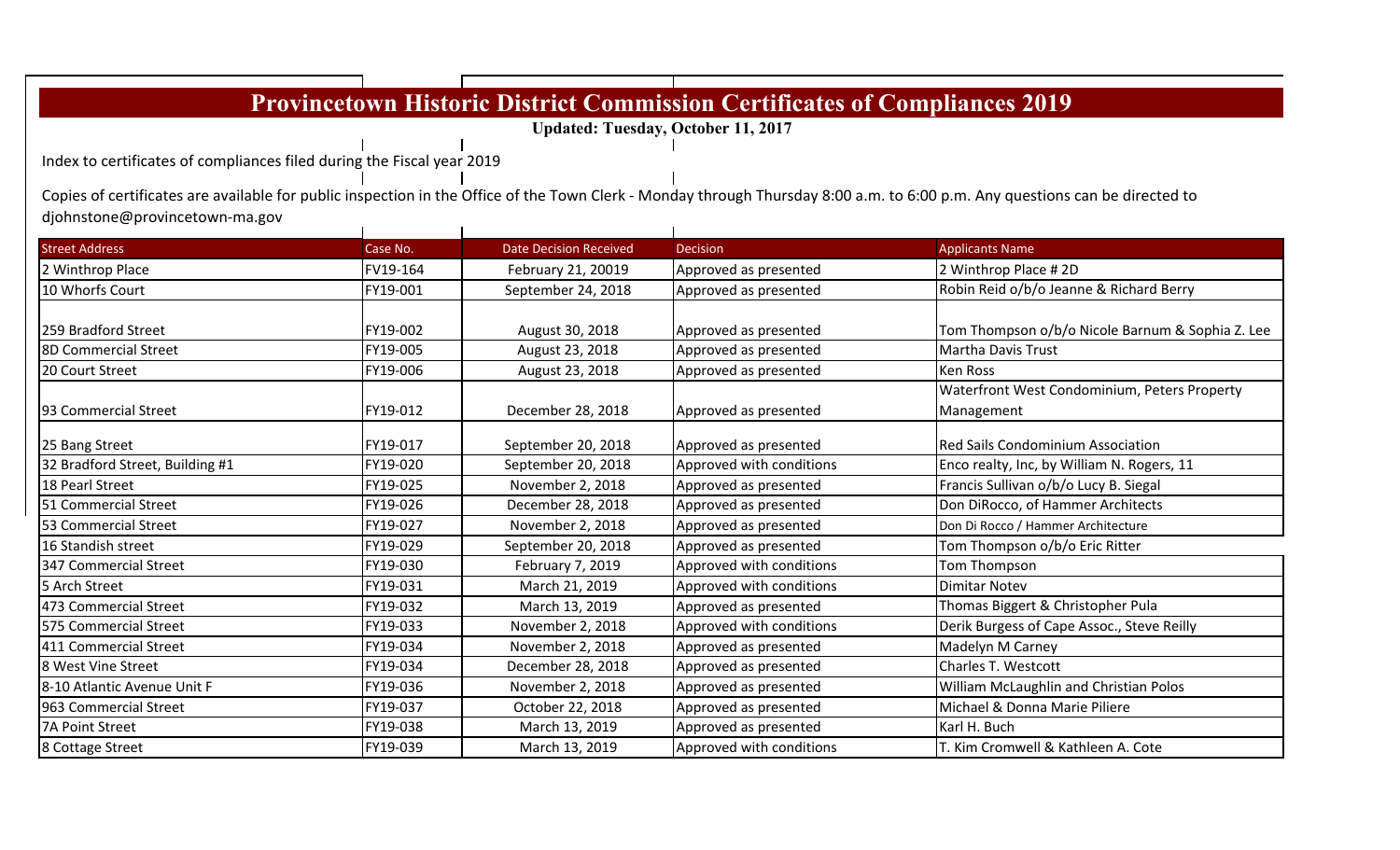| 12 Winslow Street             | FY19-041  | November 20, 2018  | Approved with conditions | Town of Provincetown                                 |
|-------------------------------|-----------|--------------------|--------------------------|------------------------------------------------------|
| 14 West Vine Street           | FY19-044  | December 28, 2018  | Approved as Presented    | Al Cauzzo                                            |
| 12 A mechanic Street #2       | FY19-046  | February 21, 20019 | Approved with conditions | Ted Smith Architect, LLC o/b/o Steve Lowinger        |
|                               |           |                    |                          |                                                      |
| 122 Commercial Street         | FY19-047  | March 21, 2019     | Approved as presented    | Ted Smith, Architect, LLC o/b/o Joshua Ronnebaum     |
| 521A Commercial Street        | FY19-049  | February 21, 2019  | Approved with conditions | KA Bazarian o/b/o 521 Commercial Street, LLC.        |
| <b>6A Cook Street</b>         | FY19-050  | December 28, 2018  | Approved as presented    | Bradford C. Walker, Trustee                          |
|                               |           |                    |                          | Harvey Hauswirth by Josh Piper of Cape Associates,   |
| 553 Commercial Street Unit #1 | FY19-057  | March 13, 2019     | Denied without prejudice | Inc.                                                 |
| 259 Bradford Street           | FY19-058  | December 28, 2018  | Approved as presented    | Nicole Barnum                                        |
| 6A Cook mStreet, U1           | FY19-060  | February 21, 2019  | Approved as presented    | <b>Frank Yamrus</b>                                  |
| 466 Commercial Street         | FY19-068  | January 9, 2019    | Approved with conditions | Deb Pavao o/b/o Kea Fulk                             |
|                               |           |                    |                          | West End Racing Children's community Comuninty       |
| 83Commercial Street           | FY19-073  | January 9, 2019    | Approved with conditions | Sailing West End Racing Club                         |
| 72A Commercial street         | FY19-076  | December 28, 2018  | Approved as presented    | Deborah Paine/Terrence Meck                          |
| 42 Commercial Street          | FY19-077  | December 28, 2018  | Approved as presented    | Tom Thompson                                         |
| 12 Franklin Street            | FY19-079  | March 13, 2019     | Approved with conditions | David McMahon o/b/o Marianne Colaciay                |
| 361 Commercial Street         | FY19-084  | April 4, 2019      | Approved with conditions | <b>Todd Perry</b>                                    |
| 200 Commercial Street         | FY19-087  | January 4, 2019    | Approved as presented    | Hal Winard o/b/o Diitri Kavoura                      |
| 111 Commercial Street         | FY19-092  | April 4, 2019      | Approved with conditions | LA Montage Realty Trust                              |
| 18 Cottage Street             | FY19-093  | December 28, 2018  | Approved with conditions | <b>Michael Britt</b>                                 |
| 14 Standish Street U1         | FY19-094  | February 7, 2019   | Approved as presented    | Don DirRocco o/b/o Brent Sudduth                     |
|                               |           |                    |                          | William Rogers lio/b/o Builder boys 286 1/2 Bradford |
| 286 1/2 Bradford Street       | FY19-095  | February 26, 2019  | Approved with conditions | St. LLC.                                             |
| 259-263 Commercial Street     | FY19-097  | February 7, 2019   | Approved with conditions | Olivier Jamir Changeort                              |
| 518 Commercial Street         | FY19-099  | February 7, 2019   | Approved with conditions | Dol-Fin development, LLC                             |
| 5 Fishburn Court              | FY19-100  | February 7, 2019   | Approved as presented    | Tom Thompson o/b/o Donna Flax                        |
| 26 Bradford Street            | FY19-104  | April 4, 2019      | Approved as presented    | Ted Smith o/b/o Mitchell Klein                       |
| 157 Commercial Street         | FY19-110  | December 28, 2018  | Approved as presented    | Kevin O'Shea                                         |
| 157 Commercial Stret          | FY19-110  | February 21, 2019  | Approved with conditions | Kevin O'Shea                                         |
| 72 B Commercial street        | FY19-1190 | February 7, 2019   | Approved as presented    | Kevin A. Bazarian                                    |
| 6 Cottage Street Unit 2       | FY19-120  | February 7, 2019   | Approved as presented    | Ronald Sell & Gilligan                               |
| 24 Pearl Street               | FY19-122  | February 7, 2019   | Approved with conditions | Margareth Murphy o/b/o Fine Arts work Center         |
| 359 Commercial Street UG      | FY19-123  | February 7, 2019   | Approved as presented    | <b>Cass Benson</b>                                   |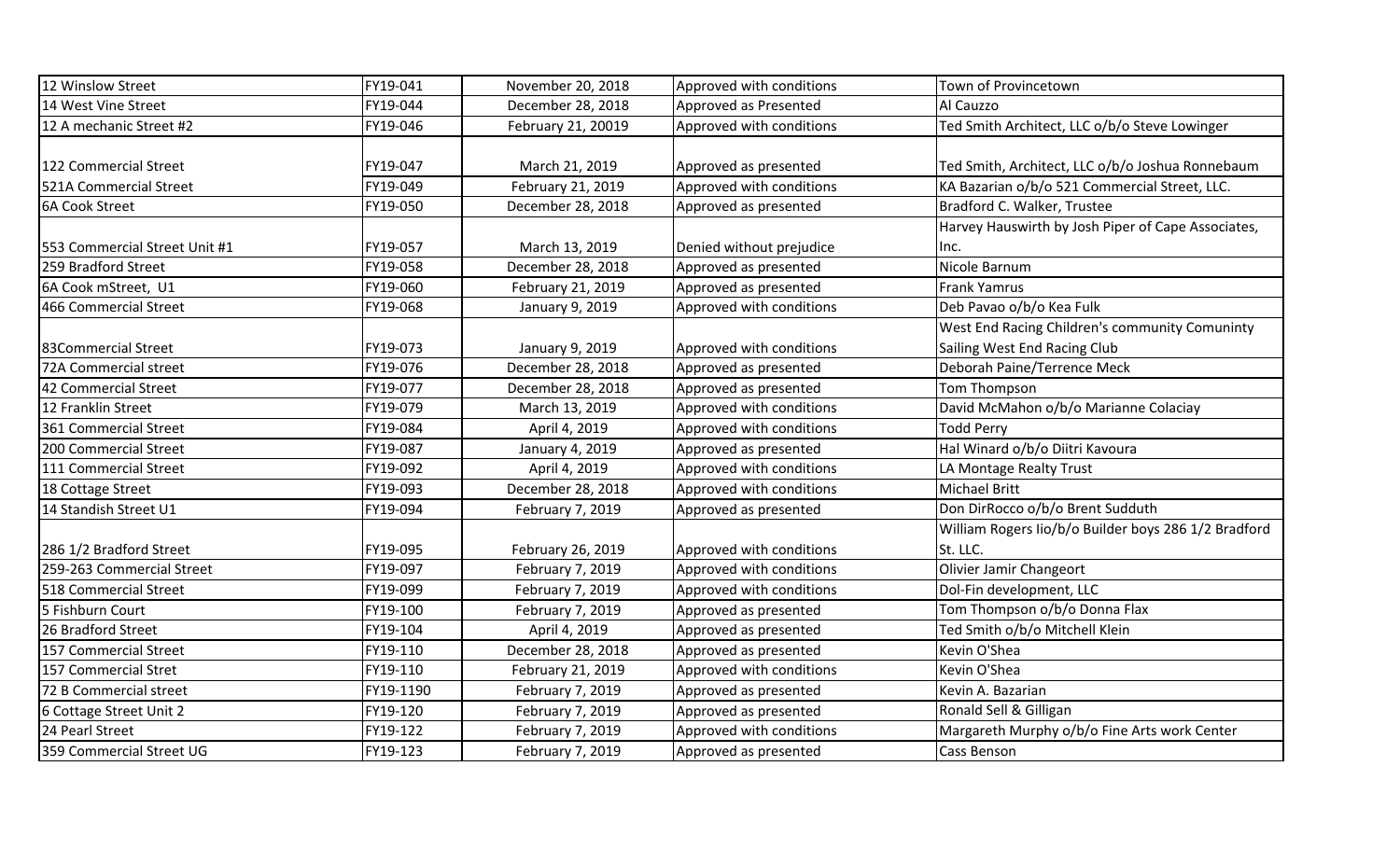| 244 Commercial Street        | FY19-131 | February 7, 2019  | Denied without prejudice | Ken Shapiro & Arthur Hayes                          |
|------------------------------|----------|-------------------|--------------------------|-----------------------------------------------------|
| 54 Bradford Street U3-2      | FY19-133 | February 7, 2019  | Approved with conditions | Hal Winard o/b/o James Smith & Robert Clifford      |
| 10 Court Street              | FY19-134 | February 21, 2019 | Approved with conditions | Sandra Anderson                                     |
| 43 Bradford Street           | FY19-142 | February 21, 2019 | Approved as presented    | Hammer Architects o/b/o 43 Town LLC                 |
| 41 Bradford Street           | FY19-143 | February 21, 2019 | Approved as presented    | Hammer Architects o/b/o Patrick Wilson              |
| 41 Bradford Street           | FY19-144 | February 21, 2019 | Approved as presented    | Hammer Architects o/b/o Patrick Wilson              |
| 6 Commercial Street          | FY19-145 | March 13, 2019    | Approved with conditions | <b>TCT Realty Trust</b>                             |
| 6 Commercial Street          | FY19-145 | April 4, 2019     | Approved with conditions | Ted Smith o/b/o Tom Tamariello                      |
| 30 Shank Painter Road        | FY19-146 | March 21, 2019    | <b>Demolition Delay</b>  | Dr. Brian O'Malley                                  |
| 77 Commercial Street         | FY19-147 | February 7, 2019  | Approved as presented    | Deborah Paine o/b/o Terrence Meck                   |
| 8 Atlantic Avenue UB#10      | FY19-157 | March 13, 2019    | Approved with conditions | Ellen Willett & Christina Cameroth                  |
|                              |          |                   |                          | Steven Cook o/b/o Mathew Metivier & Recardo Gessa-  |
| 7 Bradford Street            | FY19-159 | March 21, 2019    | Approved as presented    | Abreus                                              |
| 12 Atlantic Avenue Unit 3    | FY19-161 | March 13, 2019    | Approved as presented    | Vincent Edwards & Ronny Ayers                       |
| <b>MacMillan Pier</b>        | FY19-162 | February 21, 2019 | Approved as presented    | Provincetown Public Pier Corp.                      |
|                              |          |                   |                          | 8 Commercial St. #D by Joanne Gray & Ambrose        |
| 8 Commercial Street          | FY19-175 | March 13, 2019    | Approved with conditions | Homes                                               |
| 613 Commercial Street        | FY19-176 | March 13, 2019    | Approved with conditions | Josh Piper of Cape Associates o/b/o Lisa Shea       |
| 193 Commercial Street #AU6   | FY19-189 | March 13, 2019    | Approved as presented    |                                                     |
| 233 Bradford Street U9       | FY19-192 | April 4, 2019     | Approved as presented    | <b>Gary Northnip</b>                                |
| 199 Bradford Street          | FY19-194 | April 4, 2019     | Approved with conditions | Ted Smith Architect, LLC o/b/o Angela McCarthy      |
| 244 Commercial Street        | FY19-203 | April 19, 2019    | Approved as presented    | Ken Shaphiro-Arthur Hay                             |
| 193 Commercial Street Unit 6 | FY19-189 | April 19, 2019    | Approved as presented    | Tom Thompson                                        |
| 183-185 Commercial Street    | FY19-164 | April 19, 2019    | Approved as presented    | Bubala's by the Bay                                 |
| 167 Commercial Street        | FY19-209 | April 19, 2019    | Approved as presented    | Peter's Property Management                         |
| 137 Bradford Street          | FY19-216 | May 7, 2019       | Approved with conditions | The Cape Cod Five Cents Savings Bank                |
|                              |          |                   |                          | Peters Property Management o/b/o Provincetown       |
| 577 Commercial Street        | FY19-011 | May 14, 2019      | Approved with conditions | Condominiums                                        |
| 114 Commercial Street        | FY19-208 | May 10, 2019      | Approved with conditions | Laurie Ferrari-Peters Management                    |
| 1 Atlantic Ave.              | FY19-215 | May 10, 2019      | Approved as presented    | <b>William Marshall</b>                             |
| 11 Tremont St.               | FY19-212 | May 10, 2019      | Approved as presented    | Todd Westwick                                       |
| 170 Commercial Street        | FY19-229 | May 10, 2019      | Approved as presented    | <b>TGT Realty Trust</b>                             |
|                              |          |                   |                          | Don DiRocco, of Hammer Architects o/b/o Steven Tait |
| 425 Commercial Street        | FY19-200 | May 16, 2019      | Approved as presented    | & David Cook                                        |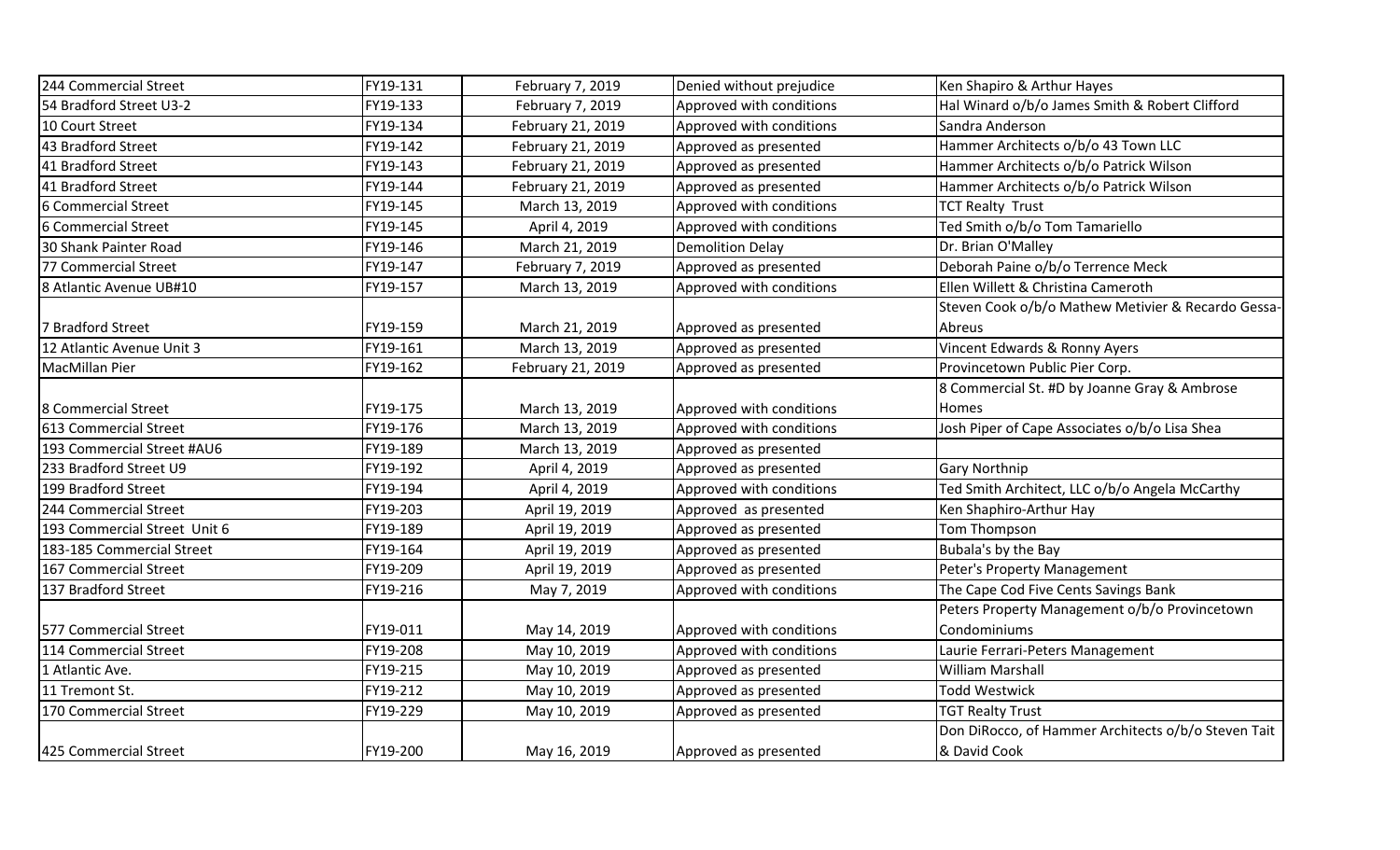| 6 Pleasant Street           | FY19-160 | June 21, 2019     | Approved with conditions | Kevin A Bazarian o/b/o TGT Realty Trust           |
|-----------------------------|----------|-------------------|--------------------------|---------------------------------------------------|
| 6 Commercial Street         | FY19-145 | March 13, 2019    | Approved with conditions | <b>TGT Realty Trust</b>                           |
| 17 W. Vine Street #1        | Fy19-239 | June 21, 2019     | Approved as presented    | Peter Rombultand & Sean Murphy                    |
| 253 Bradford Street         | FY19-237 | June 21, 2019     | Approved with conditions | Diane Burcz                                       |
| 7A Point Street             | FY19-253 | June 21, 2019     | Approved as presented    | Don Almeida o/b/o Karl Buch                       |
| 6 Law Street                | FY19-262 | June 21, 2019     | Approved with conditions | Theresa K. Stongel                                |
| 11 Brewster Street          | FY19-228 | June 21, 2019     | Approved as presented    | Mark Kinnane Cape Associates Inc.                 |
| 101 Commercial Street       | FY19-250 | June 21, 2019     | Approved as presented    | Don DiRocco/Hammer Architects                     |
| 31 Bradford Street          | FY19-253 | June 21, 2019     | Approved as presented    | K.A. Bazarian                                     |
| Mac Millan Pier Parking Lot | FY19-255 | June 21, 2019     | Approved as presented    | Town of Provincetown                              |
| 261 Bradford street         | FY19-251 | July 18, 2019     | Approved with conditions | John C. Murphy                                    |
| 397 Commercial Street       | FY19-245 | July 18, 2019     | Approved as presented    | Elena C. Hall                                     |
| 2 & 2A Conway Street        | FY19-241 | July 18, 2019     | Approved as presented    | <b>Guy Busa</b>                                   |
| 435 Commercial Street       | FY19-230 | July 18, 2019     | Approved with conditions | Regina Binder                                     |
| 6 Pearl Street              | FY19-284 | August 9, 2019    | Approved as presented    | John P Lyone o/b/o Gary Marotta                   |
| 328 Commercial Street       | FY19-274 | August 9, 2019    | Approved with conditions | William N Rogers II o/b/o Sandmark Management     |
|                             |          |                   |                          | Mark Kinnane Cape Associates Inc. o/b/o Sean      |
| 25 Watson's Court           | FY19-244 | August 9, 2019    | Approved with conditions | McCornell                                         |
|                             |          |                   |                          | Mark Kinnane Cape Associates Inc. o/b/o Sean      |
| 25 Watson's Court           | FY19-276 | August 9, 2019    | Approved as presented    | McCornell                                         |
| 7 Bradford Street (Cottage) | FY19-249 | September 5, 2019 | Approved with conditions | Ezra Block, Architect                             |
| 452 Commercial Street       | FY19-272 | September 5, 2019 | Approved with conditions | William N Rogers II o/b/o Noho Properties, LLC    |
| 6 Cottage Street            | FY19-279 | September 5, 2019 | Approved with conditions | David L. Newton, CH, Newton Bricks INC            |
| 11 Brewstwer Street         | FY19-277 | September 5, 2019 | Approved with conditions | Marl Kinnane/Cape Associates o/b/o Barr Peskin    |
| 429 Commercial Street       | FY19-270 | October 3, 2019   | Approved as presented    | William N. Rogers II o/b/o New Hop Holdings, LLC. |
|                             |          |                   |                          |                                                   |
|                             |          |                   |                          |                                                   |
|                             |          |                   |                          |                                                   |
|                             |          |                   |                          |                                                   |
|                             |          |                   |                          |                                                   |
|                             |          |                   |                          |                                                   |
|                             |          |                   |                          |                                                   |
|                             |          |                   |                          |                                                   |
|                             |          |                   |                          |                                                   |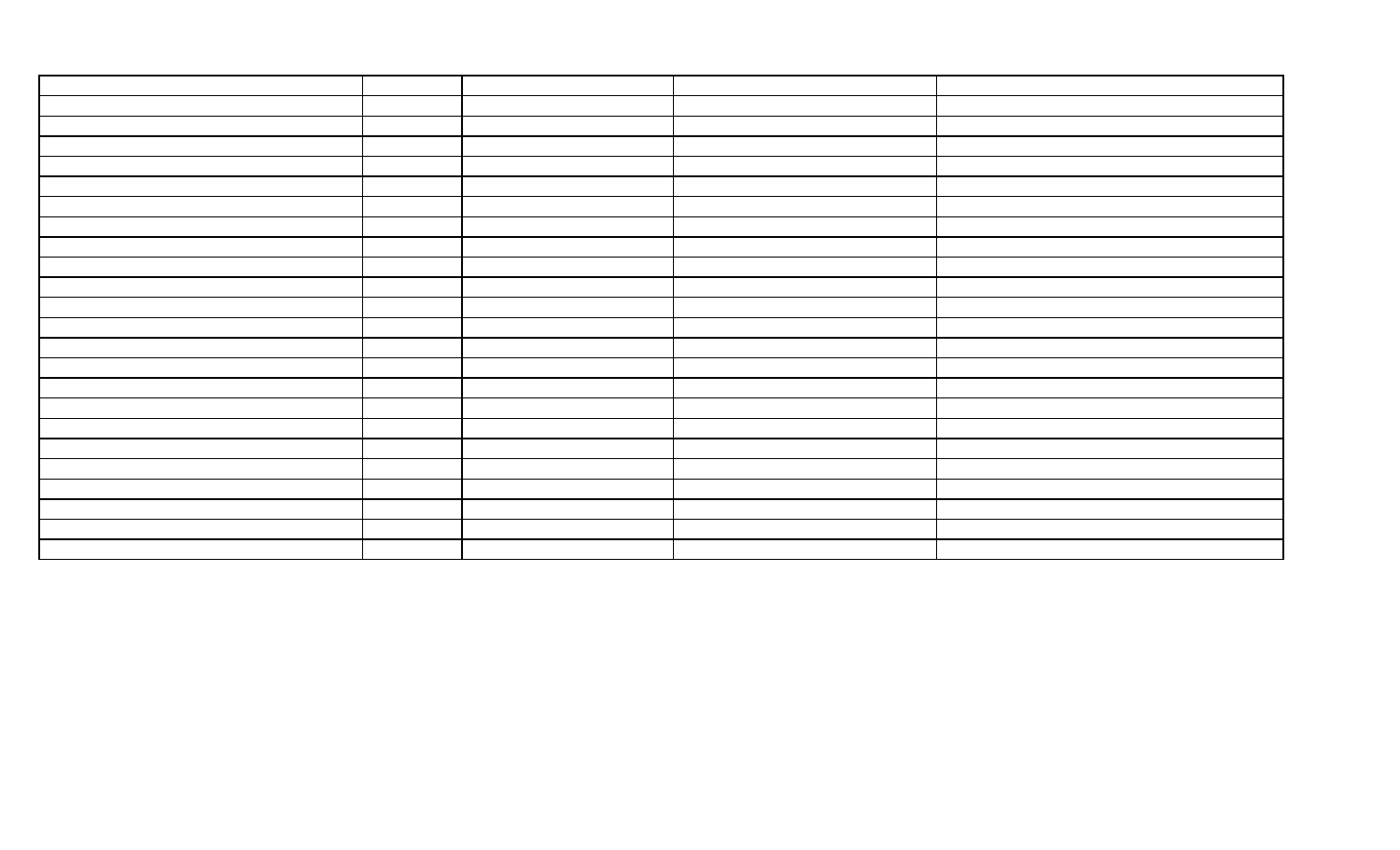